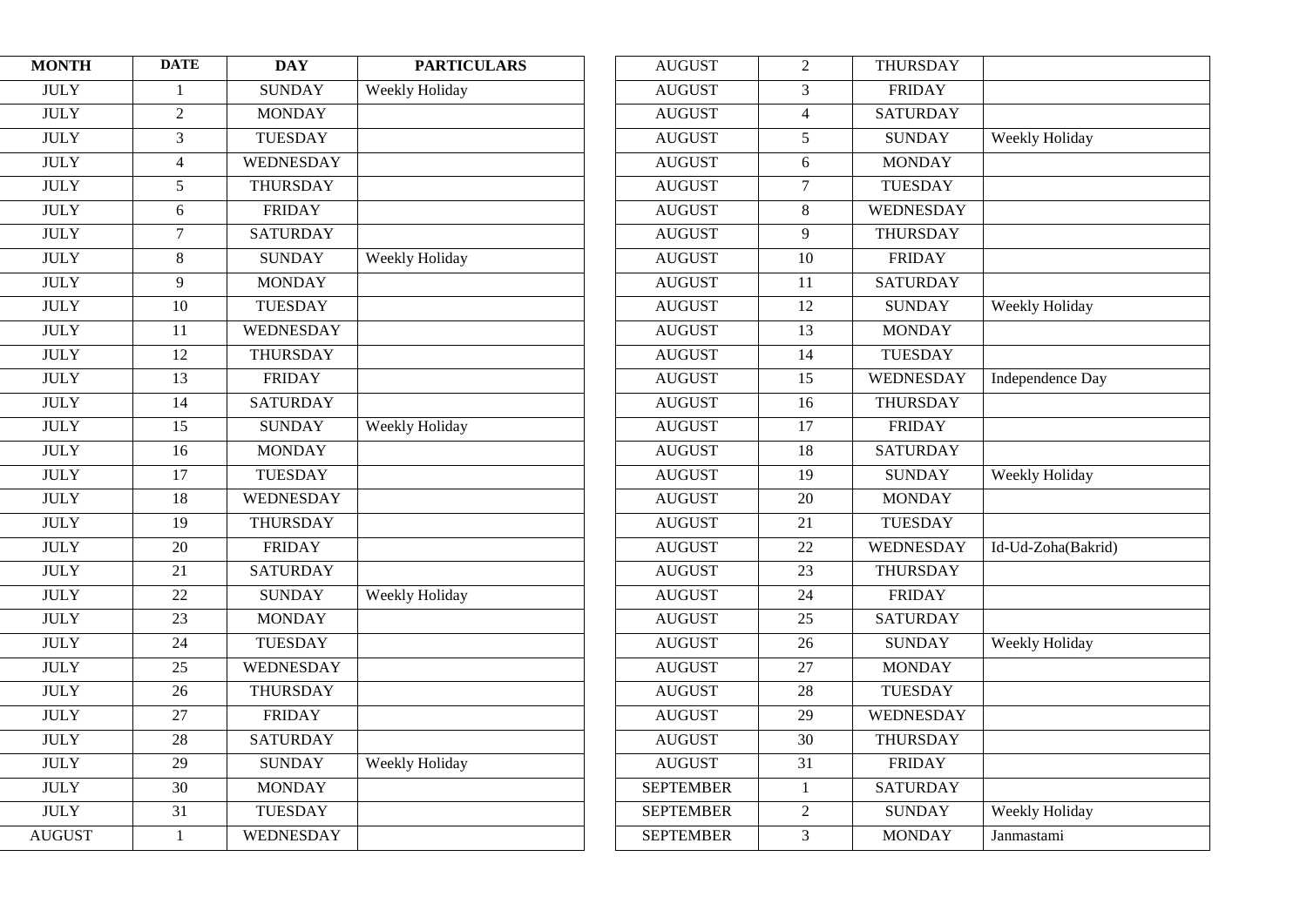| <b>SEPTEMBER</b> | $\overline{4}$ | <b>TUESDAY</b>   |                       | <b>OCTOBER</b>  |
|------------------|----------------|------------------|-----------------------|-----------------|
| <b>SEPTEMBER</b> | 5              | WEDNESDAY        |                       | <b>OCTOBER</b>  |
| <b>SEPTEMBER</b> | 6              | THURSDAY         |                       | <b>OCTOBER</b>  |
| <b>SEPTEMBER</b> | $\tau$         | <b>FRIDAY</b>    |                       | <b>OCTOBER</b>  |
| <b>SEPTEMBER</b> | 8              | <b>SATURDAY</b>  |                       | <b>OCTOBER</b>  |
| <b>SEPTEMBER</b> | $\overline{9}$ | <b>SUNDAY</b>    | <b>Weekly Holiday</b> | <b>OCTOBER</b>  |
| <b>SEPTEMBER</b> | 10             | <b>MONDAY</b>    |                       | <b>OCTOBER</b>  |
| <b>SEPTEMBER</b> | 11             | <b>TUESDAY</b>   |                       | <b>OCTOBER</b>  |
| <b>SEPTEMBER</b> | 12             | <b>WEDNESDAY</b> |                       | <b>OCTOBER</b>  |
| <b>SEPTEMBER</b> | 13             | <b>THURSDAY</b>  |                       | <b>OCTOBER</b>  |
| <b>SEPTEMBER</b> | 14             | <b>FRIDAY</b>    |                       | <b>OCTOBER</b>  |
| <b>SEPTEMBER</b> | 15             | <b>SATURDAY</b>  |                       | <b>OCTOBER</b>  |
| <b>SEPTEMBER</b> | 16             | <b>SUNDAY</b>    | Weekly Holiday        | <b>OCTOBER</b>  |
| <b>SEPTEMBER</b> | 17             | <b>MONDAY</b>    |                       | <b>OCTOBER</b>  |
| <b>SEPTEMBER</b> | 18             | <b>TUESDAY</b>   |                       | <b>OCTOBER</b>  |
| <b>SEPTEMBER</b> | 19             | WEDNESDAY        |                       | <b>OCTOBER</b>  |
| <b>SEPTEMBER</b> | 20             | <b>THURSDAY</b>  |                       | <b>OCTOBER</b>  |
| <b>SEPTEMBER</b> | 21             | <b>FRIDAY</b>    | Muharram              | <b>OCTOBER</b>  |
| <b>SEPTEMBER</b> | 22             | <b>SATURDAY</b>  |                       | <b>OCTOBER</b>  |
| <b>SEPTEMBER</b> | 23             | <b>SUNDAY</b>    | Weekly Holiday        | <b>OCTOBER</b>  |
| <b>SEPTEMBER</b> | 24             | <b>MONDAY</b>    |                       | <b>OCTOBER</b>  |
| <b>SEPTEMBER</b> | 25             | <b>TUESDAY</b>   |                       | <b>OCTOBER</b>  |
| <b>SEPTEMBER</b> | 26             | WEDNESDAY        |                       | <b>OCTOBER</b>  |
| <b>SEPTEMBER</b> | 27             | <b>THURSDAY</b>  |                       | <b>OCTOBER</b>  |
| <b>SEPTEMBER</b> | 28             | <b>FRIDAY</b>    |                       | <b>OCTOBER</b>  |
| <b>SEPTEMBER</b> | 29             | <b>SATURDAY</b>  |                       | <b>NOVEMBER</b> |
| <b>SEPTEMBER</b> | 30             | <b>SUNDAY</b>    | <b>Weekly Holiday</b> | <b>NOVEMBER</b> |
| <b>OCTOBER</b>   | $\mathbf{1}$   | <b>MONDAY</b>    |                       | <b>NOVEMBER</b> |
| <b>OCTOBER</b>   | $\overline{2}$ | <b>TUESDAY</b>   | Birth Day of Gandhiji | <b>NOVEMBER</b> |
| <b>OCTOBER</b>   | 3              | <b>WEDNESDAY</b> |                       | <b>NOVEMBER</b> |
| <b>OCTOBER</b>   | $\overline{4}$ | <b>THURSDAY</b>  |                       | <b>NOVEMBER</b> |
| <b>OCTOBER</b>   | 5              | <b>FRIDAY</b>    |                       | <b>NOVEMBER</b> |
| <b>OCTOBER</b>   | 6              | <b>SATURDAY</b>  |                       | <b>NOVEMBER</b> |
|                  |                |                  |                       |                 |

| <b>OCTOBER</b>  | 7              | <b>SUNDAY</b>    |                                        |
|-----------------|----------------|------------------|----------------------------------------|
| <b>OCTOBER</b>  | 8              | <b>MONDAY</b>    | Mahalaya                               |
| <b>OCTOBER</b>  | 9              | <b>TUESDAY</b>   |                                        |
| <b>OCTOBER</b>  | 10             | WEDNESDAY        |                                        |
| <b>OCTOBER</b>  | 11             | <b>THURSDAY</b>  |                                        |
| <b>OCTOBER</b>  | 12             | <b>FRIDAY</b>    |                                        |
| <b>OCTOBER</b>  | 13             | <b>SATURDAY</b>  |                                        |
| <b>OCTOBER</b>  | 14             | <b>SUNDAY</b>    |                                        |
| <b>OCTOBER</b>  | 15             | <b>MONDAY</b>    | Mahasasthi of Durga Puja               |
| <b>OCTOBER</b>  | 16             | <b>TUESDAY</b>   | Saptami                                |
| <b>OCTOBER</b>  | 17             | WEDNESDAY        | Astami                                 |
| <b>OCTOBER</b>  | 18             | <b>THURSDAY</b>  | Nabami                                 |
| <b>OCTOBER</b>  | 19             | <b>FRIDAY</b>    | Vijaya Dasami                          |
| <b>OCTOBER</b>  | 20             | <b>SATURDAY</b>  |                                        |
| <b>OCTOBER</b>  | 21             | <b>SUNDAY</b>    |                                        |
| <b>OCTOBER</b>  | 22             | <b>MONDAY</b>    |                                        |
| <b>OCTOBER</b>  | 23             | <b>TUESDAY</b>   |                                        |
| <b>OCTOBER</b>  | 24             | WEDNESDAY        | Lakshmi Puja                           |
| <b>OCTOBER</b>  | 25             | <b>THURSDAY</b>  |                                        |
| <b>OCTOBER</b>  | 26             | <b>FRIDAY</b>    |                                        |
| <b>OCTOBER</b>  | 27             | <b>SATURDAY</b>  |                                        |
| <b>OCTOBER</b>  | 28             | <b>SUNDAY</b>    | Weekly Holiday                         |
| <b>OCTOBER</b>  | 29             | <b>MONDAY</b>    |                                        |
| <b>OCTOBER</b>  | 30             | <b>TUESDAY</b>   |                                        |
| <b>OCTOBER</b>  | 31             | <b>WEDNESDAY</b> |                                        |
| <b>NOVEMBER</b> | $\mathbf{1}$   | <b>THURSDAY</b>  |                                        |
| <b>NOVEMBER</b> | $\overline{2}$ | <b>FRIDAY</b>    |                                        |
| <b>NOVEMBER</b> | $\overline{3}$ | <b>SATURDAY</b>  |                                        |
| <b>NOVEMBER</b> | $\overline{4}$ | <b>SUNDAY</b>    | <b>Weekly Holiday</b>                  |
| <b>NOVEMBER</b> | 5              | <b>MONDAY</b>    |                                        |
| <b>NOVEMBER</b> | 6              | <b>TUESDAY</b>   | Kalipuja                               |
| <b>NOVEMBER</b> | $\overline{7}$ | WEDNESDAY        | Holiday in connection with<br>Kalipuja |
| <b>NOVEMBER</b> | $\,8\,$        | <b>THURSDAY</b>  | Holiday in connection with             |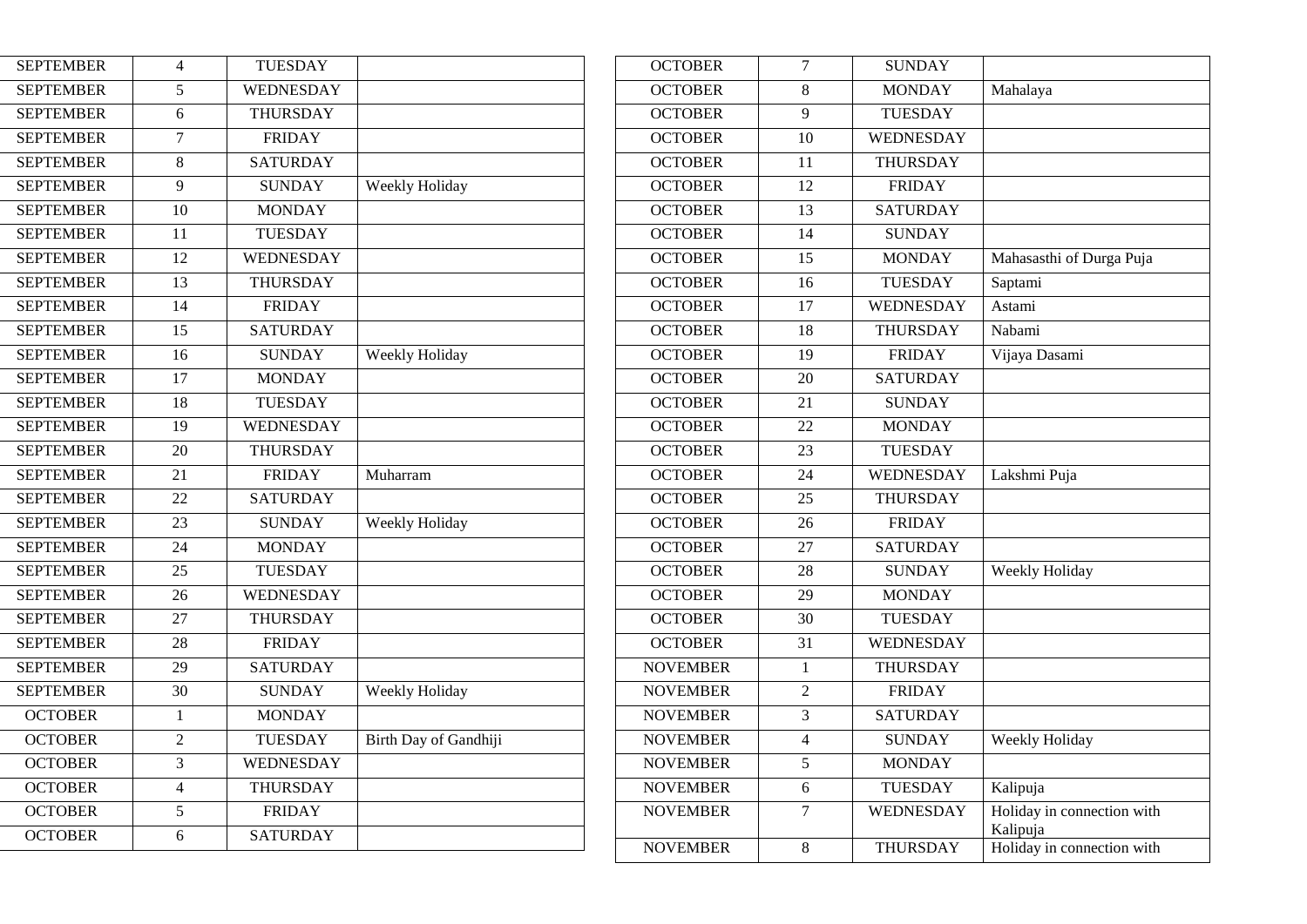|                 |                          |                  | Kalipuja                |
|-----------------|--------------------------|------------------|-------------------------|
| <b>NOVEMBER</b> | 9                        | <b>FRIDAY</b>    | Bhatridwitiya           |
| <b>NOVEMBER</b> | 10                       | <b>SATURDAY</b>  |                         |
| <b>NOVEMBER</b> | 11                       | <b>SUNDAY</b>    | Weekly Holiday          |
| <b>NOVEMBER</b> | 12                       | <b>MONDAY</b>    |                         |
| <b>NOVEMBER</b> | 13                       | <b>TUESDAY</b>   | chhat Puja              |
| <b>NOVEMBER</b> | 14                       | <b>WEDNESDAY</b> |                         |
| <b>NOVEMBER</b> | 15                       | <b>THURSDAY</b>  |                         |
| <b>NOVEMBER</b> | 16                       | <b>FRIDAY</b>    |                         |
| <b>NOVEMBER</b> | 17                       | <b>SATURDAY</b>  |                         |
| <b>NOVEMBER</b> | 18                       | <b>SUNDAY</b>    | Weekly Holiday          |
| <b>NOVEMBER</b> | 19                       | <b>MONDAY</b>    |                         |
| <b>NOVEMBER</b> | 20                       | <b>TUESDAY</b>   |                         |
| <b>NOVEMBER</b> | 21                       | WEDNESDAY        | Fateha-Dwaz-Daham       |
| <b>NOVEMBER</b> | $\overline{22}$          | <b>THURSDAY</b>  |                         |
| <b>NOVEMBER</b> | 23                       | <b>FRIDAY</b>    | Birth Day of Guru Nanak |
| <b>NOVEMBER</b> | 24                       | <b>SATURDAY</b>  |                         |
| <b>NOVEMBER</b> | 25                       | <b>SUNDAY</b>    | Weekly Holiday          |
| <b>NOVEMBER</b> | 26                       | <b>MONDAY</b>    |                         |
| <b>NOVEMBER</b> | 27                       | <b>TUESDAY</b>   |                         |
| <b>NOVEMBER</b> | 28                       | <b>WEDNESDAY</b> |                         |
| <b>NOVEMBER</b> | 29                       | <b>THURSDAY</b>  |                         |
| <b>NOVEMBER</b> | 30                       | <b>FRIDAY</b>    |                         |
| <b>DECEMBER</b> | 1                        | <b>SATURDAY</b>  |                         |
| <b>DECEMBER</b> | $\overline{2}$           | <b>SUNDAY</b>    | Weekly Holiday          |
| <b>DECEMBER</b> | 3                        | <b>MONDAY</b>    |                         |
| <b>DECEMBER</b> | $\overline{\mathcal{L}}$ | <b>TUESDAY</b>   |                         |
| <b>DECEMBER</b> | 5                        | <b>WEDNESDAY</b> |                         |
| <b>DECEMBER</b> | 6                        | <b>THURSDAY</b>  |                         |
| <b>DECEMBER</b> | 7                        | <b>FRIDAY</b>    |                         |
| <b>DECEMBER</b> | 8                        | <b>SATURDAY</b>  |                         |
| <b>DECEMBER</b> | 9                        | <b>SUNDAY</b>    | Weekly Holiday          |
| <b>DECEMBER</b> | 10                       | <b>MONDAY</b>    |                         |
|                 |                          |                  |                         |

| <b>DECEMBER</b> | 11                       | <b>TUESDAY</b>   |                                   |
|-----------------|--------------------------|------------------|-----------------------------------|
| <b>DECEMBER</b> | 12                       | WEDNESDAY        |                                   |
| <b>DECEMBER</b> | 13                       | <b>THURSDAY</b>  |                                   |
| <b>DECEMBER</b> | 14                       | <b>FRIDAY</b>    |                                   |
| <b>DECEMBER</b> | 15                       | <b>SATURDAY</b>  |                                   |
| <b>DECEMBER</b> | 16                       | <b>SUNDAY</b>    | Weekly Holiday                    |
| <b>DECEMBER</b> | 17                       | <b>MONDAY</b>    |                                   |
| <b>DECEMBER</b> | 18                       | <b>TUESDAY</b>   |                                   |
| <b>DECEMBER</b> | 19                       | <b>WEDNESDAY</b> |                                   |
| <b>DECEMBER</b> | 20                       | <b>THURSDAY</b>  |                                   |
| <b>DECEMBER</b> | 21                       | <b>FRIDAY</b>    |                                   |
| <b>DECEMBER</b> | 22                       | <b>SATURDAY</b>  |                                   |
| <b>DECEMBER</b> | 23                       | <b>SUNDAY</b>    | Weekly Holiday                    |
| <b>DECEMBER</b> | 24                       | <b>MONDAY</b>    |                                   |
| <b>DECEMBER</b> | 25                       | <b>TUESDAY</b>   | Christmas day                     |
| <b>DECEMBER</b> | 26                       | <b>WEDNESDAY</b> |                                   |
| <b>DECEMBER</b> | 27                       | <b>THURSDAY</b>  |                                   |
| <b>DECEMBER</b> | $\overline{28}$          | <b>FRIDAY</b>    |                                   |
| <b>DECEMBER</b> | 29                       | <b>SATURDAY</b>  |                                   |
| <b>DECEMBER</b> | 30                       | <b>SUNDAY</b>    | Weekly Holiday                    |
| <b>DECEMBER</b> | 31                       | <b>MONDAY</b>    |                                   |
| <b>JANUARY</b>  | $\mathbf{1}$             | <b>TUESDAY</b>   | New Year Day                      |
| <b>JANUARY</b>  | $\overline{\mathcal{L}}$ | WEDNESDAY        |                                   |
| <b>JANUARY</b>  | $\overline{3}$           | <b>THURSDAY</b>  |                                   |
| <b>JANUARY</b>  | $\overline{\mathcal{L}}$ | <b>FRIDAY</b>    |                                   |
| <b>JANUARY</b>  | 5                        | <b>SATURDAY</b>  |                                   |
| <b>JANUARY</b>  | 6                        | <b>SUNDAY</b>    | Weekly Holiday                    |
| <b>JANUARY</b>  | $\overline{7}$           | <b>MONDAY</b>    |                                   |
| <b>JANUARY</b>  | 8                        | <b>TUESDAY</b>   |                                   |
| <b>JANUARY</b>  | 9                        | <b>WEDNESDAY</b> |                                   |
| <b>JANUARY</b>  | 10                       | <b>THURSDAY</b>  |                                   |
| <b>JANUARY</b>  | 11                       | <b>FRIDAY</b>    |                                   |
| <b>JANUARY</b>  | 12                       | <b>SATURDAY</b>  | Birth Day of Swami<br>Vivekananda |
|                 |                          |                  |                                   |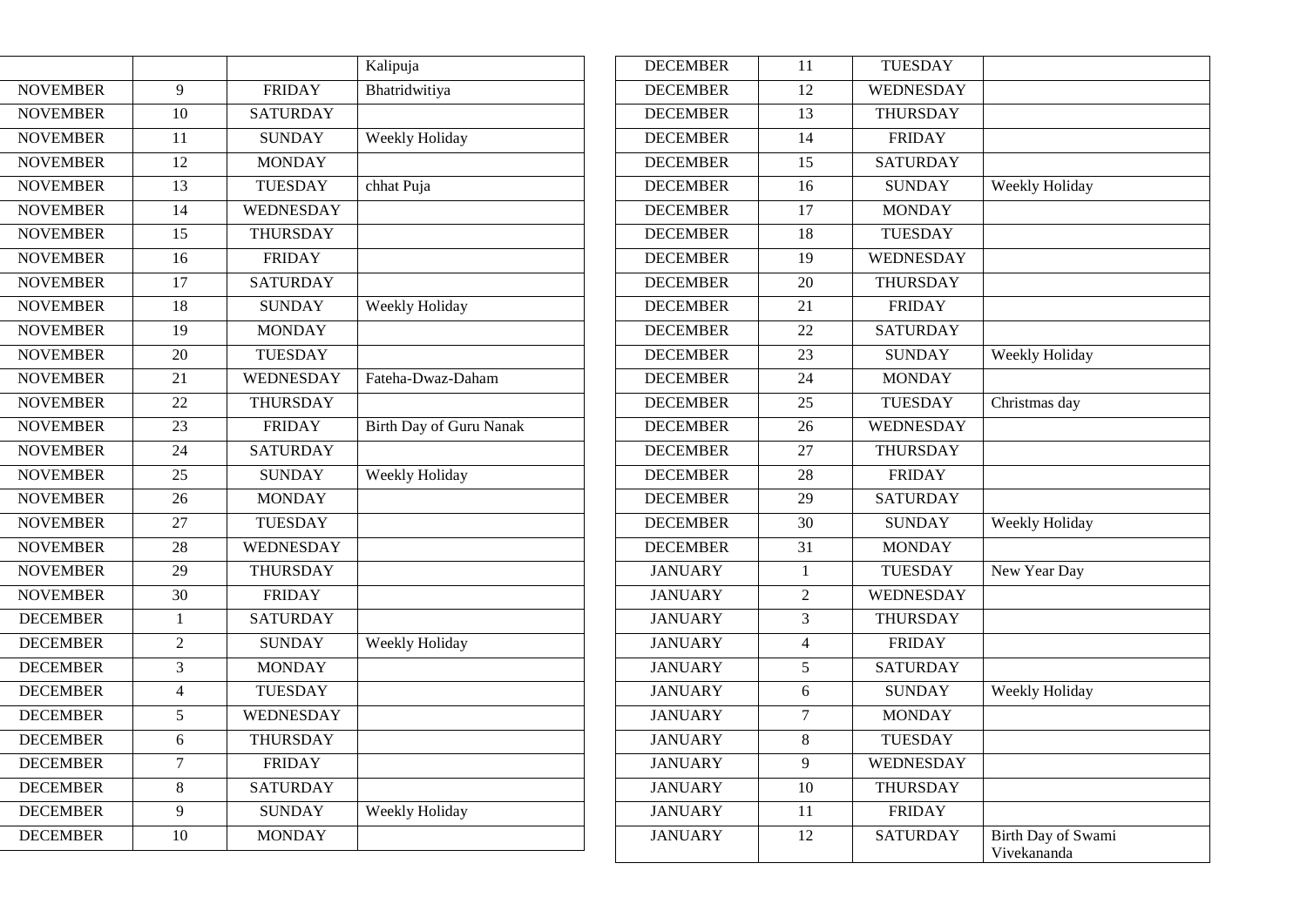| <b>JANUARY</b>  | 13              | <b>SUNDAY</b>    | Weekly Holiday                | <b>FEBRUARY</b> | 15              | <b>FRIDAY</b>   |                           |
|-----------------|-----------------|------------------|-------------------------------|-----------------|-----------------|-----------------|---------------------------|
| <b>JANUARY</b>  | 14              | <b>MONDAY</b>    |                               | <b>FEBRUARY</b> | 16              | <b>SATURDAY</b> |                           |
| <b>JANUARY</b>  | 15              | <b>TUESDAY</b>   |                               | <b>FEBRUARY</b> | 17              | <b>SUNDAY</b>   | Weekly Holiday            |
| <b>JANUARY</b>  | 16              | WEDNESDAY        |                               | <b>FEBRUARY</b> | $18\,$          | <b>MONDAY</b>   |                           |
| <b>JANUARY</b>  | 17              | <b>THURSDAY</b>  |                               | <b>FEBRUARY</b> | 19              | <b>TUESDAY</b>  |                           |
| <b>JANUARY</b>  | 18              | <b>FRIDAY</b>    |                               | <b>FEBRUARY</b> | 20              | WEDNESDAY       |                           |
| <b>JANUARY</b>  | 19              | <b>SATURDAY</b>  |                               | <b>FEBRUARY</b> | 21              | <b>THURSDAY</b> |                           |
| <b>JANUARY</b>  | $20\,$          | <b>SUNDAY</b>    | Weekly Holiday                | <b>FEBRUARY</b> | $22\,$          | <b>FRIDAY</b>   |                           |
| <b>JANUARY</b>  | 21              | <b>MONDAY</b>    |                               | <b>FEBRUARY</b> | 23              | <b>SATURDAY</b> |                           |
| <b>JANUARY</b>  | $\overline{22}$ | <b>TUESDAY</b>   |                               | <b>FEBRUARY</b> | $\overline{24}$ | <b>SUNDAY</b>   | Weekly Holiday            |
| <b>JANUARY</b>  | 23              | WEDNESDAY        | Birth Day of Netaji           | <b>FEBRUARY</b> | 25              | <b>MONDAY</b>   | University Foundation Day |
| <b>JANUARY</b>  | 24              | <b>THURSDAY</b>  |                               | <b>FEBRUARY</b> | 26              | <b>TUESDAY</b>  |                           |
| <b>JANUARY</b>  | 25              | <b>FRIDAY</b>    |                               | <b>FEBRUARY</b> | 27              | WEDNESDAY       |                           |
| <b>JANUARY</b>  | 26              | <b>SATURDAY</b>  | Republic Day                  | <b>FEBRUARY</b> | 28              | <b>THURSDAY</b> |                           |
| <b>JANUARY</b>  | 27              | <b>SUNDAY</b>    | Weekly Holiday                | <b>MARCH</b>    | 1               | <b>FRIDAY</b>   |                           |
| <b>JANUARY</b>  | 28              | <b>MONDAY</b>    |                               | <b>MARCH</b>    | $\overline{2}$  | <b>SATURDAY</b> |                           |
| <b>JANUARY</b>  | 29              | <b>TUESDAY</b>   |                               | <b>MARCH</b>    | $\mathfrak{Z}$  | <b>SUNDAY</b>   | Weekly Holiday            |
| <b>JANUARY</b>  | $\overline{30}$ | <b>WEDNESDAY</b> |                               | <b>MARCH</b>    | $\overline{4}$  | <b>MONDAY</b>   |                           |
| <b>JANUARY</b>  | 31              | <b>THURSDAY</b>  |                               | <b>MARCH</b>    | 5               | <b>TUESDAY</b>  |                           |
| <b>FEBRUARY</b> | -1              | <b>FRIDAY</b>    |                               | <b>MARCH</b>    | 6               | WEDNESDAY       |                           |
| <b>FEBRUARY</b> | $\overline{2}$  | <b>SATURDAY</b>  |                               | <b>MARCH</b>    | $\tau$          | <b>THURSDAY</b> |                           |
| <b>FEBRUARY</b> | 3               | <b>SUNDAY</b>    | <b>College Foundation Day</b> | <b>MARCH</b>    | 8               | <b>FRIDAY</b>   |                           |
| <b>FEBRUARY</b> | $\overline{4}$  | <b>MONDAY</b>    |                               | <b>MARCH</b>    | 9               | <b>SATURDAY</b> |                           |
| <b>FEBRUARY</b> | 5               | <b>TUESDAY</b>   |                               | <b>MARCH</b>    | 10              | <b>SUNDAY</b>   | Weekly Holiday            |
| <b>FEBRUARY</b> | 6               | WEDNESDAY        |                               | <b>MARCH</b>    | 11              | <b>MONDAY</b>   |                           |
| <b>FEBRUARY</b> | $\overline{7}$  | <b>THURSDAY</b>  |                               | <b>MARCH</b>    | 12              | <b>TUESDAY</b>  |                           |
| <b>FEBRUARY</b> | $\,8\,$         | <b>FRIDAY</b>    |                               | <b>MARCH</b>    | $\overline{13}$ | WEDNESDAY       |                           |
| <b>FEBRUARY</b> | 9               | <b>SATURDAY</b>  |                               | <b>MARCH</b>    | 14              | <b>THURSDAY</b> |                           |
| <b>FEBRUARY</b> | 10              | <b>SUNDAY</b>    | Vasant Panchami/ Weekly       | <b>MARCH</b>    | 15              | <b>FRIDAY</b>   |                           |
| <b>FEBRUARY</b> | 11              | <b>MONDAY</b>    | Holiday                       | <b>MARCH</b>    | 16              | <b>SATURDAY</b> |                           |
| <b>FEBRUARY</b> | $\overline{12}$ | <b>TUESDAY</b>   |                               | <b>MARCH</b>    | 17              | <b>SUNDAY</b>   | Weekly Holiday            |
| <b>FEBRUARY</b> |                 | WEDNESDAY        |                               | <b>MARCH</b>    | 18              | <b>MONDAY</b>   |                           |
|                 | 13              |                  |                               | <b>MARCH</b>    | 19              | <b>TUESDAY</b>  |                           |
| <b>FEBRUARY</b> | 14              | THURSDAY         |                               |                 |                 |                 |                           |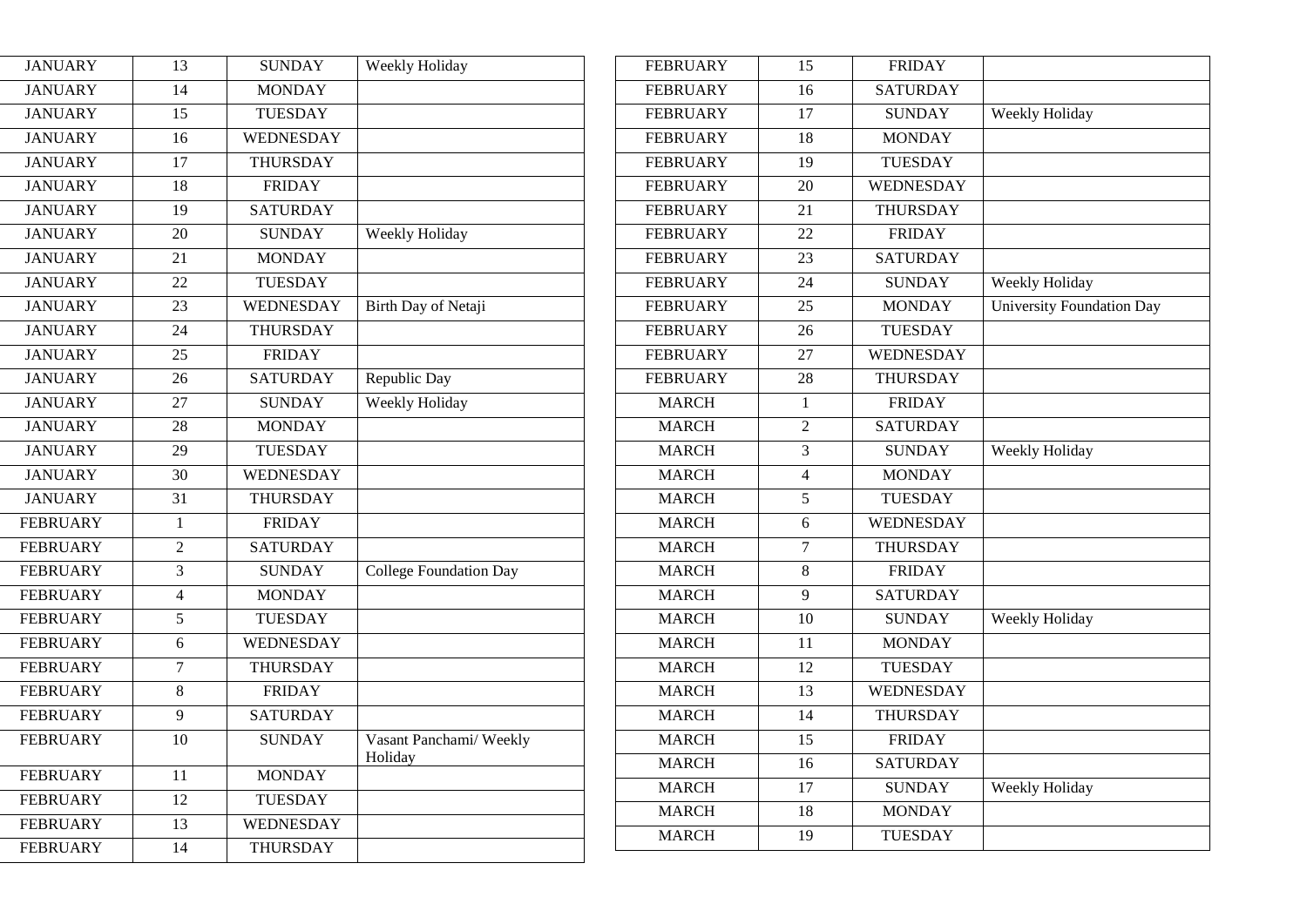| <b>MARCH</b> | 20              | WEDNESDAY        |                                          |
|--------------|-----------------|------------------|------------------------------------------|
| <b>MARCH</b> | 21              | THURSDAY         | Doljatra                                 |
| <b>MARCH</b> | 22              | <b>FRIDAY</b>    |                                          |
| <b>MARCH</b> | $\overline{23}$ | <b>SATURDAY</b>  |                                          |
| <b>MARCH</b> | 24              | <b>SUNDAY</b>    | Weekly Holiday                           |
| <b>MARCH</b> | $\overline{25}$ | <b>MONDAY</b>    |                                          |
| <b>MARCH</b> | 26              | <b>TUESDAY</b>   |                                          |
| <b>MARCH</b> | 27              | <b>WEDNESDAY</b> |                                          |
| <b>MARCH</b> | 28              | <b>THURSDAY</b>  |                                          |
| <b>MARCH</b> | 29              | <b>FRIDAY</b>    |                                          |
| <b>MARCH</b> | 30              | <b>SATURDAY</b>  |                                          |
| <b>MARCH</b> | 31              | <b>SUNDAY</b>    | <b>Weekly Holiday</b>                    |
| <b>APRIL</b> | $\mathbf{1}$    | <b>MONDAY</b>    |                                          |
| <b>APRIL</b> | $\overline{2}$  | <b>TUESDAY</b>   |                                          |
| <b>APRIL</b> | 3               | <b>WEDNESDAY</b> |                                          |
| <b>APRIL</b> | 4               | <b>THURSDAY</b>  |                                          |
| <b>APRIL</b> | 5               | <b>FRIDAY</b>    |                                          |
| <b>APRIL</b> | 6               | <b>SATURDAY</b>  |                                          |
| <b>APRIL</b> | 7               | <b>SUNDAY</b>    | Weekly Holiday                           |
| <b>APRIL</b> | 8               | <b>MONDAY</b>    |                                          |
| <b>APRIL</b> | $\overline{9}$  | <b>TUESDAY</b>   |                                          |
| <b>APRIL</b> | 10              | <b>WEDNESDAY</b> |                                          |
| <b>APRIL</b> | 11              | <b>THURSDAY</b>  |                                          |
| <b>APRIL</b> | 12              | <b>FRIDAY</b>    |                                          |
| <b>APRIL</b> | 13              | <b>SATURDAY</b>  |                                          |
| <b>APRIL</b> | 14              | <b>SUNDAY</b>    | Dr. Ambedkar Jayanti/Bengali<br>New Year |
| <b>APRIL</b> | 15              | <b>MONDAY</b>    |                                          |
| <b>APRIL</b> | 16              | <b>TUESDAY</b>   |                                          |
| <b>APRIL</b> | 17              | WEDNESDAY        |                                          |
| <b>APRIL</b> | 18              | <b>THURSDAY</b>  |                                          |
| <b>APRIL</b> | 19              | <b>FRIDAY</b>    | Good Friday                              |
| <b>APRIL</b> | 20              | <b>SATURDAY</b>  |                                          |
| <b>APRIL</b> | 21              | <b>SUNDAY</b>    | Weekly Holiday                           |
|              |                 |                  |                                          |

| <b>APRIL</b> | 22              | <b>MONDAY</b>    |                                     |
|--------------|-----------------|------------------|-------------------------------------|
| <b>APRIL</b> | 23              | <b>TUESDAY</b>   |                                     |
| <b>APRIL</b> | 24              | WEDNESDAY        |                                     |
| <b>APRIL</b> | $\overline{25}$ | <b>THURSDAY</b>  |                                     |
| <b>APRIL</b> | 26              | <b>FRIDAY</b>    |                                     |
| <b>APRIL</b> | $\overline{27}$ | <b>SATURDAY</b>  |                                     |
| <b>APRIL</b> | 28              | <b>SUNDAY</b>    | <b>Weekly Holiday</b>               |
| <b>APRIL</b> | 29              | <b>MONDAY</b>    |                                     |
| <b>APRIL</b> | 30              | <b>TUESDAY</b>   |                                     |
| <b>MAY</b>   | 1               | <b>WEDNESDAY</b> | May Day                             |
| <b>MAY</b>   | $\overline{2}$  | <b>THURSDAY</b>  |                                     |
| <b>MAY</b>   | $\overline{3}$  | <b>FRIDAY</b>    |                                     |
| <b>MAY</b>   | $\overline{4}$  | <b>SATURDAY</b>  |                                     |
| <b>MAY</b>   | $\overline{5}$  | <b>SUNDAY</b>    | Weekly Holiday                      |
| <b>MAY</b>   | 6               | <b>MONDAY</b>    |                                     |
| <b>MAY</b>   | $\overline{7}$  | <b>TUESDAY</b>   | Birth Day Of Rabindranath<br>Tagore |
| <b>MAY</b>   | $\,8\,$         | WEDNESDAY        |                                     |
| <b>MAY</b>   | 9               | <b>THURSDAY</b>  |                                     |
| <b>MAY</b>   | 10              | <b>FRIDAY</b>    |                                     |
| <b>MAY</b>   | 11              | <b>SATURDAY</b>  |                                     |
| <b>MAY</b>   | 12              | <b>SUNDAY</b>    | <b>Weekly Holiday</b>               |
| <b>MAY</b>   | 13              | <b>MONDAY</b>    |                                     |
| <b>MAY</b>   | $\overline{14}$ | <b>TUESDAY</b>   |                                     |
| <b>MAY</b>   | 15              | <b>WEDNESDAY</b> |                                     |
| <b>MAY</b>   | 16              | <b>THURSDAY</b>  |                                     |
| <b>MAY</b>   | 17              | <b>FRIDAY</b>    |                                     |
| <b>MAY</b>   | $\overline{18}$ | <b>SATURDAY</b>  |                                     |
| <b>MAY</b>   | 19              | <b>SUNDAY</b>    | Buddha Purnima/ Weekly<br>Holiday   |
| <b>MAY</b>   | 20              | <b>MONDAY</b>    |                                     |
| <b>MAY</b>   | 21              | <b>TUESDAY</b>   |                                     |
| <b>MAY</b>   | $\overline{22}$ | WEDNESDAY        |                                     |
| <b>MAY</b>   | 23              | <b>THURSDAY</b>  |                                     |